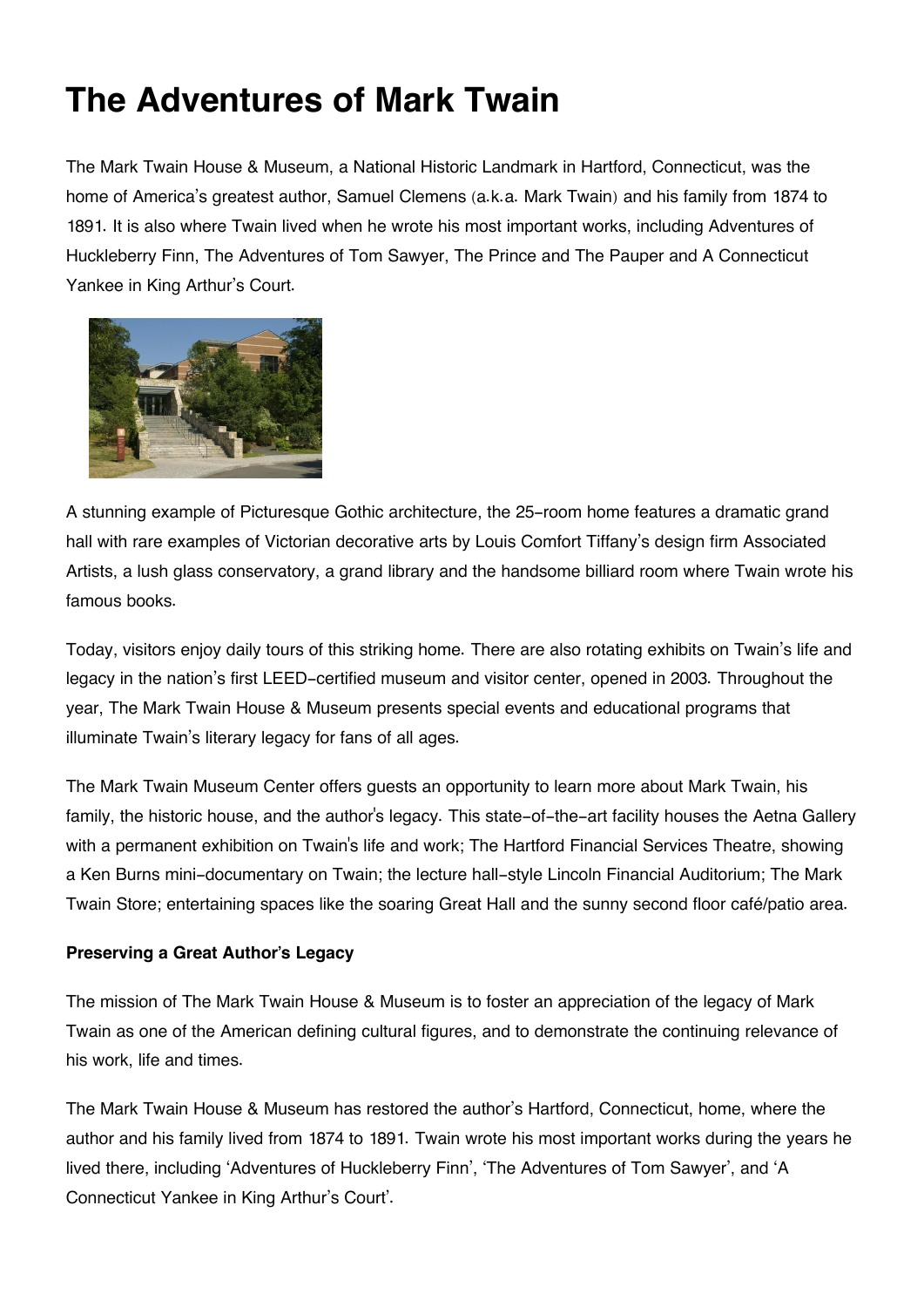In addition to providing tours of Twain's restored home, a National Historic Landmark, the institution offers activities and educational programs that illuminate Twain's literary legacy and provide information about his life and times.



## **From Sam's Shirts to the Stormfield Plans**

The Mark Twain House & Museum's collection contains approximately 16,000 artifacts. Obviously, the most important object is the historic home of author Samuel L. Clemens ("Mark Twain"), which has been meticulously restored and designated a National Historic Landmark.

The Museum collection objects includes pieces that originally belonged to the Clemens family or that belonged to the Langdons, the family of Sam's wife, Olivia Clemens. It also encompasses other period pieces of decorative and fine arts and domestic artifacts; popular culture artifacts that display interpretations of Mark Twain's image, work and characters; architectural pieces created for the restoration of the house; and material relating to the work and style of the original architects and decorators of the Twain House.



Examples of notable pieces in the collection include: the Clemenses' famous angel bed, Samuel Clemens' last pair of spectacles, a watercolor painting, named Emmeline, a birthday present from Sam to Olivia in 1878; family textiles, including two of Sam's shirts, one of Livy's nightgowns and a quilt sewn by Twain's mother-in-law, Olivia Langdon; the architectural plans for "Stormfield," Twain's last home in Redding, Conn. and much more.

www.marktwainhouse.org

Date: 2011-08-29

## Article link:

[http://www.tourism-review.com/travel-tourism-magazine-mark-twains-museum-provides-unforgettable](http://www.tourism-review.com/travel-tourism-magazine-mark-twains-museum-provides-unforgettable-experience-article1588)